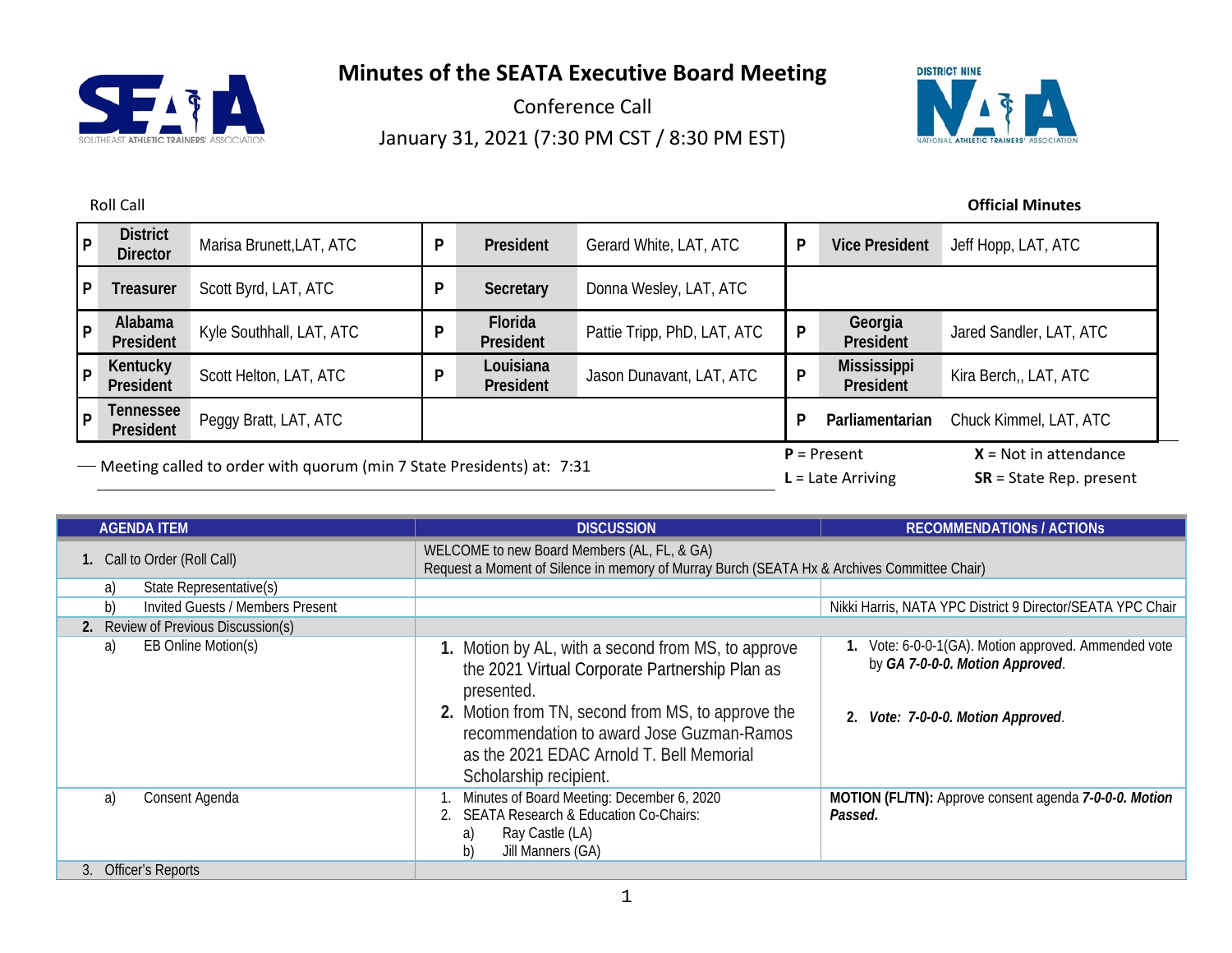

Conference Call



| <b>Director Brunett</b><br>a) | NATA Board of Directors met all weekend and finished about an<br>hour ago.<br>NATA YPC will be sunsetting as of June and that committee<br>1.<br>will be divided into two separate committees with different<br>needs and goals. Board approved the formation of 2 new<br>committees effective July 1, 2021.<br>Early Career Professional - new grads to 7 years of<br>a)<br>certification; new chair is yet to be named and president-<br>elect Dieringer is taking candidate submission.<br>Career Advancement Committee - 7 to 12 years of<br>b)<br>certification. Nikki Harris has been named as the new<br>committee chair.<br>Incoming Director Wesley and Director Brunett will be<br>C)<br>looking into the chair position.<br>Great information from Korey Stringer Institute - great job by<br>2.<br>LA in ATLAS and safety promotion. KSI is expanding into the<br>labor field (new grant) and 6 new grants from the military.<br>Working with Tokyo Olympics with regards to heat. Will be<br>branching ATLAS into Middle School as well.<br>InnovATe program will be to put more ATs in the larger cities<br>with reduced access.<br>3. MarCom - NATM slogan "Essential to Healthcare"; yearlong<br>campaign "Built for This".<br>4. NATA & Shaq Foundation awarded 23 grants for sports safety.<br>5. BOD approved proposal from SAAC on the Emerging Leader<br>Toolkit.<br>6. BOD approved the Executive Summary from the Professional<br>Responsibilities in Athletic Training on Core Professional Values and<br>Ethics.<br>7. Thank you to SEATA for being named as the top 3 district on<br>contributions to NATAPAC and to Florida for being one of the top 3<br>states.<br>8. We will find out soon about Orlando. |  |
|-------------------------------|-----------------------------------------------------------------------------------------------------------------------------------------------------------------------------------------------------------------------------------------------------------------------------------------------------------------------------------------------------------------------------------------------------------------------------------------------------------------------------------------------------------------------------------------------------------------------------------------------------------------------------------------------------------------------------------------------------------------------------------------------------------------------------------------------------------------------------------------------------------------------------------------------------------------------------------------------------------------------------------------------------------------------------------------------------------------------------------------------------------------------------------------------------------------------------------------------------------------------------------------------------------------------------------------------------------------------------------------------------------------------------------------------------------------------------------------------------------------------------------------------------------------------------------------------------------------------------------------------------------------------------------------------------------------------------------------------------------------------------------------|--|
|                               |                                                                                                                                                                                                                                                                                                                                                                                                                                                                                                                                                                                                                                                                                                                                                                                                                                                                                                                                                                                                                                                                                                                                                                                                                                                                                                                                                                                                                                                                                                                                                                                                                                                                                                                                         |  |
|                               |                                                                                                                                                                                                                                                                                                                                                                                                                                                                                                                                                                                                                                                                                                                                                                                                                                                                                                                                                                                                                                                                                                                                                                                                                                                                                                                                                                                                                                                                                                                                                                                                                                                                                                                                         |  |
|                               |                                                                                                                                                                                                                                                                                                                                                                                                                                                                                                                                                                                                                                                                                                                                                                                                                                                                                                                                                                                                                                                                                                                                                                                                                                                                                                                                                                                                                                                                                                                                                                                                                                                                                                                                         |  |
| <b>President White</b><br>a)  | 1. SEATA 2021 Virtual Symposiums / Cvent Virtual Attendee Hub                                                                                                                                                                                                                                                                                                                                                                                                                                                                                                                                                                                                                                                                                                                                                                                                                                                                                                                                                                                                                                                                                                                                                                                                                                                                                                                                                                                                                                                                                                                                                                                                                                                                           |  |
|                               | is up and running. The CP Committee is working on the<br>Exhibitors / Partners Center.                                                                                                                                                                                                                                                                                                                                                                                                                                                                                                                                                                                                                                                                                                                                                                                                                                                                                                                                                                                                                                                                                                                                                                                                                                                                                                                                                                                                                                                                                                                                                                                                                                                  |  |
| Vice President Hopp<br>a)     | <b>UPDATE on 2021 Meetings:</b><br>$\mathbf{1}$ .                                                                                                                                                                                                                                                                                                                                                                                                                                                                                                                                                                                                                                                                                                                                                                                                                                                                                                                                                                                                                                                                                                                                                                                                                                                                                                                                                                                                                                                                                                                                                                                                                                                                                       |  |
|                               | a. VATSS Program (next weekend - 278)                                                                                                                                                                                                                                                                                                                                                                                                                                                                                                                                                                                                                                                                                                                                                                                                                                                                                                                                                                                                                                                                                                                                                                                                                                                                                                                                                                                                                                                                                                                                                                                                                                                                                                   |  |
|                               | VCSMM Program (recommendations from R&Ed<br>b.                                                                                                                                                                                                                                                                                                                                                                                                                                                                                                                                                                                                                                                                                                                                                                                                                                                                                                                                                                                                                                                                                                                                                                                                                                                                                                                                                                                                                                                                                                                                                                                                                                                                                          |  |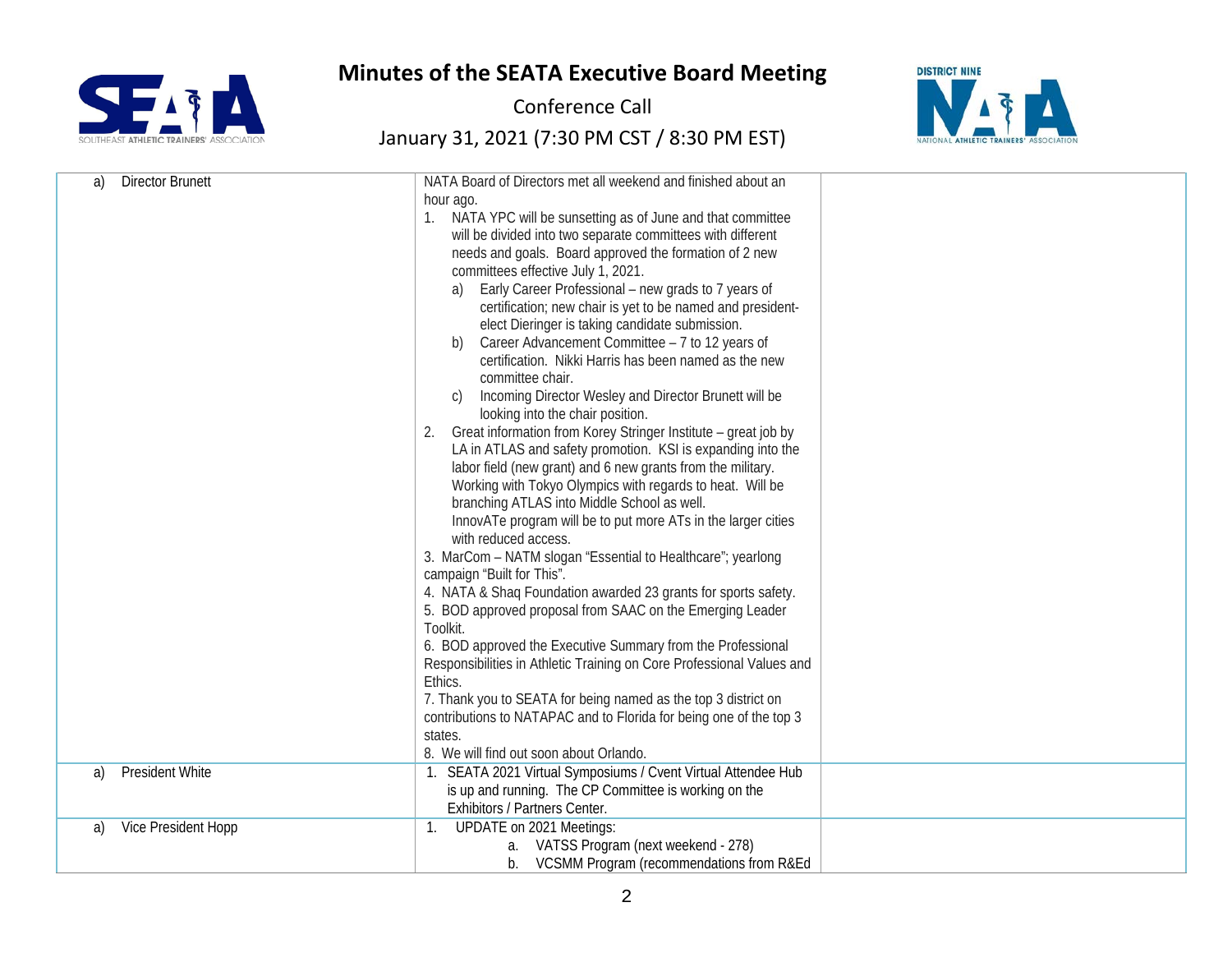

Conference Call



|                                  | Committee) - March 6 - April 31; combination of<br>on-demand and live events. Additional<br>workshops will be offered in May and June as<br>live events. Some EBPs may also be offered<br>later in the year since this is a reporting year.<br>2.                                                                                                                                                                                                                                                                                                                                                                                                                                                                                                                                             |                                                                                                                                                                                                                                                                                                                                                                                                                                                             |
|----------------------------------|-----------------------------------------------------------------------------------------------------------------------------------------------------------------------------------------------------------------------------------------------------------------------------------------------------------------------------------------------------------------------------------------------------------------------------------------------------------------------------------------------------------------------------------------------------------------------------------------------------------------------------------------------------------------------------------------------------------------------------------------------------------------------------------------------|-------------------------------------------------------------------------------------------------------------------------------------------------------------------------------------------------------------------------------------------------------------------------------------------------------------------------------------------------------------------------------------------------------------------------------------------------------------|
| <b>Secretary Wesley</b><br>b)    | 1. Membership Update<br>2. NATA Distribution for Hardship dues (MOTION)<br>3. SEATA Canva account for MarCom use<br>4. MarCom needs:<br>a. Photos of diverse ATs in various settings<br>b. NATM activities<br>c. State activities for eBlasts<br>d. NATA/SEATA/State Association Ambassadors on<br>Social Media (awareness and promotion)<br>5. Reminder of State GAC Reports due to Deanna/GAC rep Feb. 1                                                                                                                                                                                                                                                                                                                                                                                    | MOTION (DW/MS): To distribute the District/State<br>portion of the \$20 NATA Member Hardship dues entirely<br>to the respective state association for members granted<br>this assistance from NATA. 7-0-0-0 Motion Passed.<br>Policy development should be general to the distribution<br>of state allotments first when partial payments are<br>received by the District.<br>ACTION: President White will develop draft policy to<br>present to the Board. |
| <b>Treasurer Byrd</b><br>a)      | 1. UPDATE: Transition from Wells-Fargo to Merryl Lynch<br>President White and Treasurer Byrd have had multiple<br>communications with the new banking team. New accounts<br>have been set up with Bank of America.<br>2. Wells Fargo is going to charge us to electronically transfer<br>funds. Treasurer Byrd will begin moving some funds to start<br>the issuing of cards.<br>3. Current Financial Status:<br>Checking - \$288,629.60<br>Savings & Investments - \$447,618.14<br>4. State Distribution Checks - last 2 from 2020 have been mailed<br>out. Checks are mailed to the State Treasurers at the location that<br>has been supplied to the SEATA Treasurer. State Presidents are<br>asked to use the Google Form on the SEATA website to notify of<br>any state officer changes. |                                                                                                                                                                                                                                                                                                                                                                                                                                                             |
| 2. Committee Reports             |                                                                                                                                                                                                                                                                                                                                                                                                                                                                                                                                                                                                                                                                                                                                                                                               |                                                                                                                                                                                                                                                                                                                                                                                                                                                             |
| <b>Standing Committees</b><br>a) |                                                                                                                                                                                                                                                                                                                                                                                                                                                                                                                                                                                                                                                                                                                                                                                               |                                                                                                                                                                                                                                                                                                                                                                                                                                                             |
| I. Elections Committee           | Update: Election Committee will develop a timeline for the Special<br>Election for SEATA Secretary due to Secretary Wesley's election to<br>District Director.                                                                                                                                                                                                                                                                                                                                                                                                                                                                                                                                                                                                                                | MOTION (TN/FL): To Approve SEATA Secretary Special<br>Election Timeline as presented. 7-0-0-0 Motion<br>Passed.                                                                                                                                                                                                                                                                                                                                             |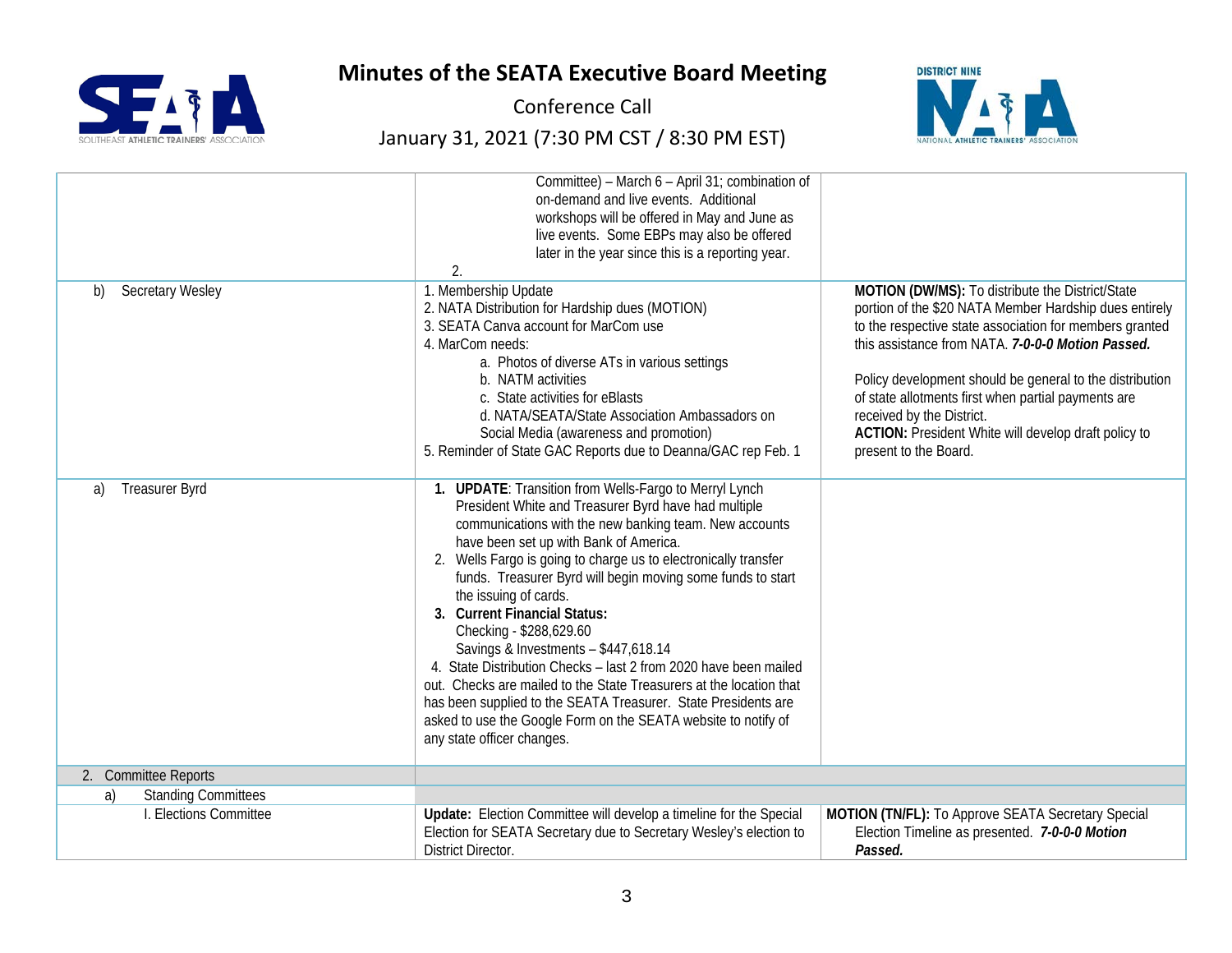



Conference Call



| II. Scholarship Committee                                 | Scholarships Committee Chair Bill Welsh presents the committee's<br>recommendations for the 2021 SEATA Scholarships (see below).                                                                                                                                                                                                                           | MOTION (FL/GA): To accept the recommendations of the<br>SEATA Scholarships as presented from the SEATA<br>Scholarship Committee. 7-0-0-0 Motion Passed. |
|-----------------------------------------------------------|------------------------------------------------------------------------------------------------------------------------------------------------------------------------------------------------------------------------------------------------------------------------------------------------------------------------------------------------------------|---------------------------------------------------------------------------------------------------------------------------------------------------------|
| III. Honors & Awards Committee                            | H&A Committee Chair Ray Burr presents the committee's<br>recommendations for the 2021 SEATA Honors and Awards (see<br>below).                                                                                                                                                                                                                              | MOTION (FL/TN): To accept the recommendations for the<br>Honors & Awards Committee for the 2021 SEATA Award<br>Winners. 7-0-0-0 Motion Passed.          |
| IV. Young Professionals Committee                         | YPC Chair Nikki Harris reported that the YPC recommends that<br>SEATA defer the awarding of the 2021 YP Distinction Award.                                                                                                                                                                                                                                 |                                                                                                                                                         |
| V. Hall of Fame Committee                                 | HOF Committee Chair Bob Nevil reported that the HOF Committee<br>recommends that SEATA defer the awarding of the 2021 HOF<br>Induction.                                                                                                                                                                                                                    |                                                                                                                                                         |
| VI. Quiz Bowl Committee                                   | Quiz Bowl Committee Chair Steve Patterson presents<br>the QB Committee's recommendation that SEATA defer<br>the 2021 SEATA Foundations Quiz Bowl event during<br>the ATSS and to designate Mary Tate, Junior ATS from<br>MTSU (the 2020 Quiz Bowl Team winner) to represent<br>District 9 at the 2021 NATA Foundation Quiz Bowl in<br>Orlando this summer. |                                                                                                                                                         |
| Ad hoc / Task Force(s)<br>b)                              |                                                                                                                                                                                                                                                                                                                                                            |                                                                                                                                                         |
| <b>Convention Task Force Committee (VP</b><br>i.<br>Hopp) | Update on discussions/progress on the SEATA Convention<br>(combined event of ATSS/CSMM/ATEC for 2022+).<br>Pending progress by Conference Direct. Due to pandemic, this is<br>still a slow process for the hotel industry.                                                                                                                                 | No Update                                                                                                                                               |
| ii.<br><b>By-laws Review Taskforce</b>                    |                                                                                                                                                                                                                                                                                                                                                            |                                                                                                                                                         |
|                                                           | President White would like to appoint the following individuals to this<br>taskforce:<br><b>Director Brunett</b><br>Parliamentarian Kimmel<br><b>GA President Sandler</b><br>3.<br>AL President Southall                                                                                                                                                   | MOTION (MS/FL): To approve the SEATA By-Laws Task<br>Force and charge to review and recommend updates. 7-<br>0-0-0 Motion Passed.                       |
| 3. Old Business                                           |                                                                                                                                                                                                                                                                                                                                                            |                                                                                                                                                         |
| <b>SEATA Student Leadership Committee</b><br>a)           | NO UPDATE: Pending report / recommendations from Steve<br>Patterson, Student Senate Faculty Advisor.                                                                                                                                                                                                                                                       |                                                                                                                                                         |
| b)                                                        |                                                                                                                                                                                                                                                                                                                                                            |                                                                                                                                                         |
| 4. New Business<br>: SEATA Leadership Education and<br>a) | The SEATA Young Professionals' Committee (YPC) strives to be a                                                                                                                                                                                                                                                                                             | MOTION (KY/TN): To accept the proposal as presented with                                                                                                |